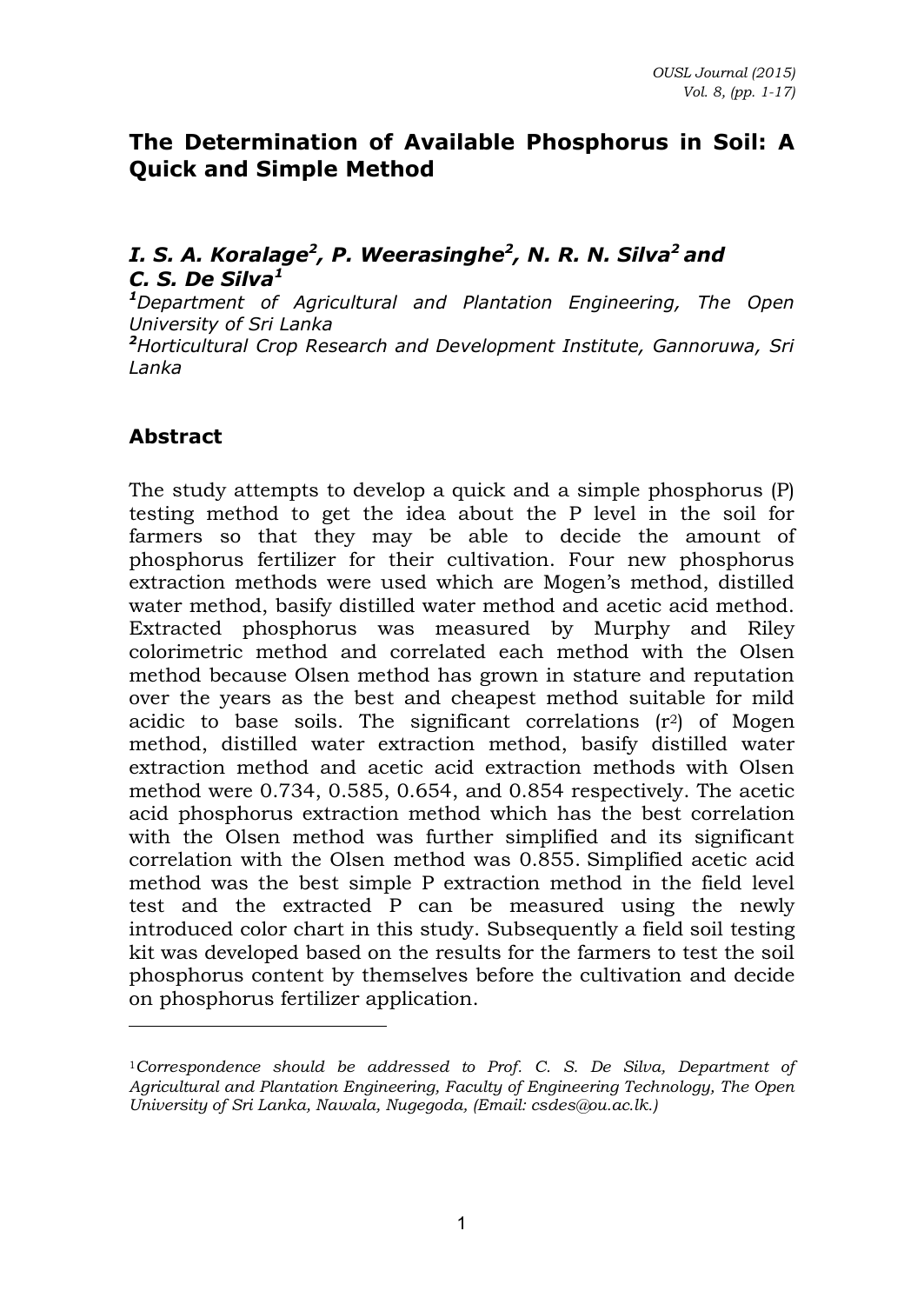**Keywords:** Soil phosphorus, testing, fertilizer application, Olsen's method, Murphy and Riley method

# **Introduction**

Phosphorus is a major essential plant macro nutrient which is needed for plant growth and development. Extensive cultivation of vegetables and other crops along with natural hazards cause for depletion of natural phosphate content in the soil. Therefore, phosphate fertilizers have been used to overcome this depletion and to enrich the respective soil.

Different types of crops may differ in their fertilize requirements. Therefore, fertilizer recommendations are available for crop to crop which were recommended by the Department of Agriculture for each crop as per to the nutrient consumption of each crop. But the majority of Sri Lankan farmers apply higher than the recommended amounts of such fertilizer aiming for higher commercial benefits through a well growth. Due to this over application, phosphorus in some forms accumulates in intensive cropping lands which cannot be taken up by the plants, thus, creating several environmental problems. For soils, P fertilizer responsible in accumulating heavy metals in intensive cropping lands (Allaway, 1971) and for water ways, Phosphorous that is washed into waterways may lead to eutrophication, which has serious health problems for both human and animals (Rohlich *et al*., 1980).

Knowing the level of available P in farmland is very important to manage the phosphorus supply by soils. Consequently, the most important tool for such is a soil test which could be used for P recommendations for the crop grown. Making site-specific fertilizer recommendation will no doubt result in economical and environmental benefits.

Soil analytical laboratories of Government Department of Agriculture in Sri Lanka provide the service of soil phosphorus testing in general which widely used Olsen's method (Olsen *et al*, 1954) to extract the available soil P from soils. Olsen's method is most accurate method for soils in the range of mild acidic to basic pH. Since farmers have to travel far and handover their soil samples to soil testing laboratories and to pay, they do not tend to get their soils analyzed before cultivation. If there would have been a rapid and an easy method for testing phosphorus in the soil outside of a laboratory, so that farmers could test the soil, by even with the assistance of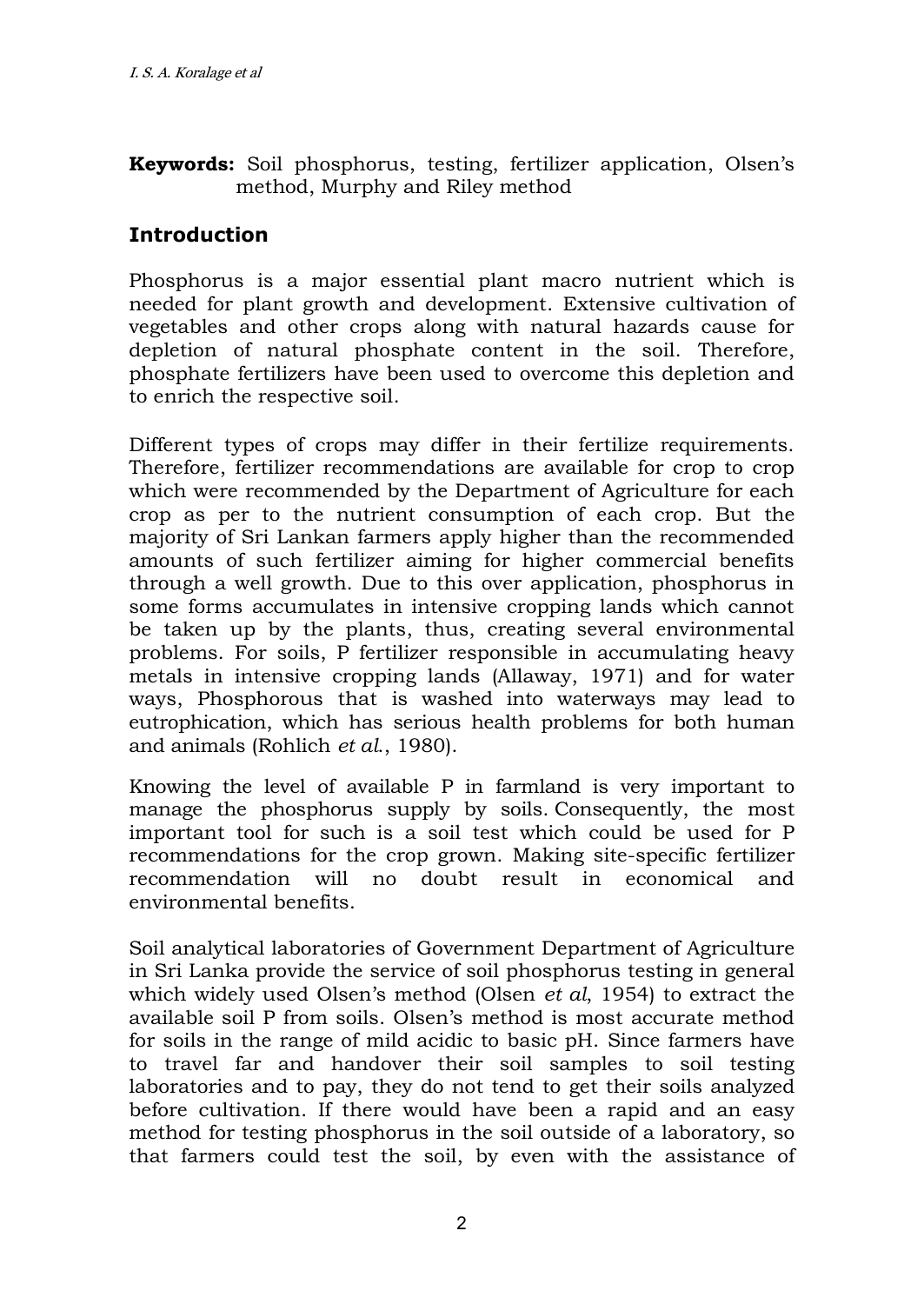Agricultural Instructors, such may iron out the constraints faced by them.

The simple and rapid methods have several benefits such as reducing the time taken, skills, equipments and chemicals *etc*. Such may in turn create more benefits for farmers through motivating them to do soil testing without waiting for the result and to get the P level in their soil they cultivate just before the starting the cultivation enabling them to apply proper dose of P fertilizer. Therefore, this study was undertaken to introduce a new, simple and low cost soil phosphorus testing method which can determine soil available phosphorus *in-situ*.

The fundamental goal of soil P testing has always been to identify the "optimum" P concentration required for plant growth. The need for additional fertilization or manuring, and the economic return on an investment in P fertilizer, could then be predicted. Sims *et al.,* (1998) stated that other objectives of soil P testing have been to: (i) "index" the P supplying capacity of soils, thus estimating the time before fertilization would again be required; (ii) group soils, in terms of the likelihood of an economic response to P, based on their physical and chemical properties; and, (iii) most recently, to identify when soils are sufficiently excessive in P to contribute to non point source pollution of surface and groundwater. Bray (1948) proposed that an acceptable agronomic soil P test should have the following characteristics:

- The soil test should extract all or a proportionate amount of the plant-available P forms in soils with differing chemical and mineralogical properties.
- The soil test should be accurate and rapid.
- The P extracted by the soil test should be well correlated with plant P concentration, plant growth, and the response of the plant to added P in forms of fertilizers or manure.
- The soil test should accurately detect differences in soil P concentrations caused by previous fertilization or manuring.

Soil testing is a useful tool in making site-specific fertilizer recommendation, will no doubt result in economic and environmental benefits. During the past forty years, testing procedures have been improved remarkably with greater emphasis on precision and efficiency (Silva *et al*., 2007).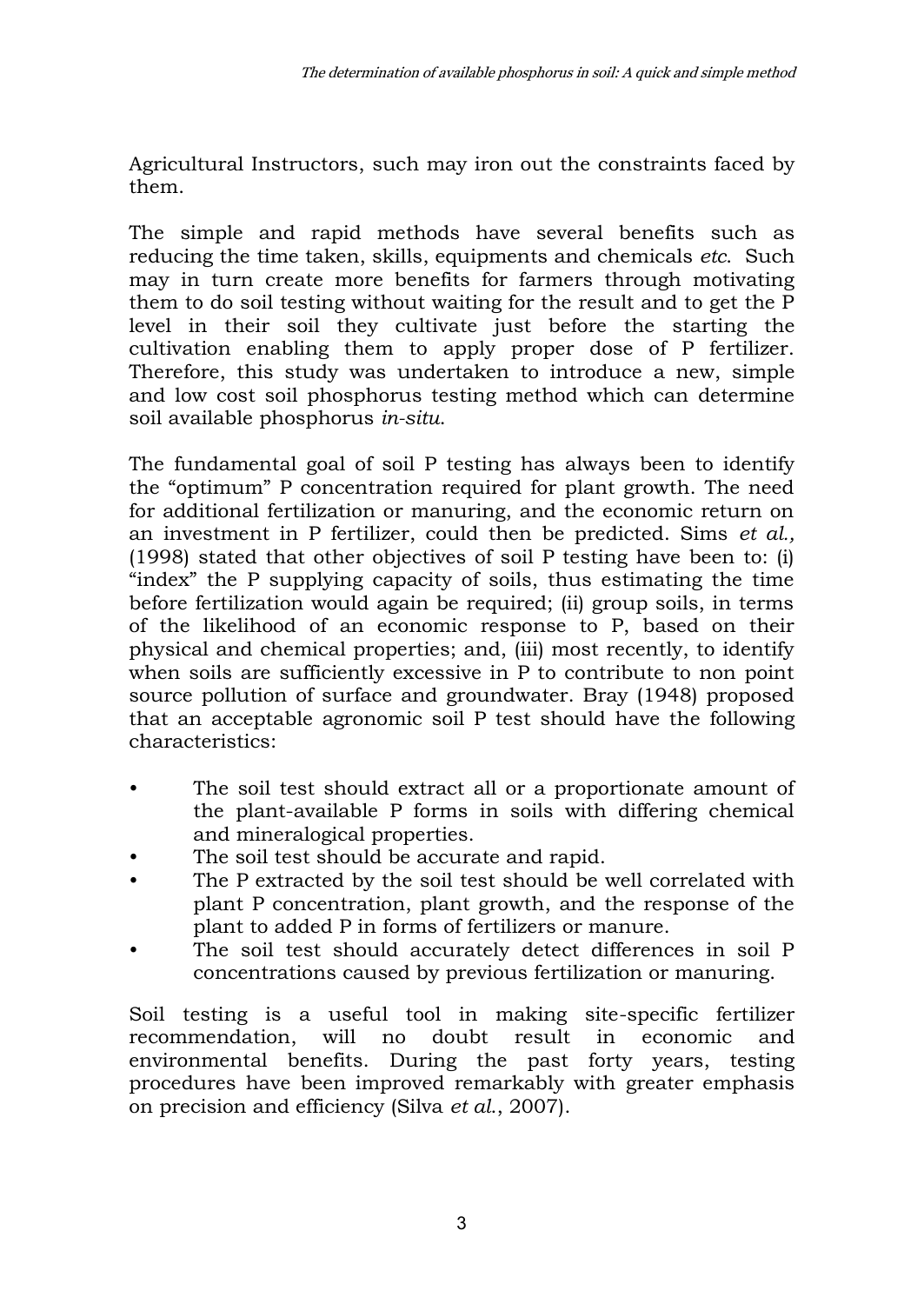Several soil tests are used to assess phosphorus availability. The Ammonium bicarbonate - Diethelenetriaminepentaacetic acid (NH4HCO3-DTPA) soil test for the simultaneous determinations of available N, P and micronutrients was developed by Soltanpour and Schwab (1977).

Sodium bicarbonate (Na $HCO<sub>3</sub>$ ) soil test for phosphorus has been used extensively. The experience in Britain is that extraction of soil with sodium bicarbonate is generally the best method on which to base advice to farmers on fertilizer used. In this method, 5 cm3 soil  $\approx$  (<2 mm) is extracted for 30 minutes with 100 cm<sup>3</sup> 0.5 NaHCO<sub>3</sub> solution (pH adjusted to 8.5). After filtration the phosphate concentration of the solution is measured calorimetrically and the result is expressed as mg per liter of soil (Olsen *et al*., 1954).

Extractable Phosphorus in dilute solutions as  $CaCl<sub>2</sub>$ , saturation extracts, and displaced soil solutions are useful indices of phosphorus availability (Olsen and Sommers, 1982; Soltanpour and Schwab (1977). However use of a CaCl<sub>2</sub> solution is easier than the use of displaced soil solution or saturation extract to measure phosphorus availability. The  $CaCl<sub>2</sub>$  extract approximates the composition of the soil solution (Khasawneh *et al*., 1967).

Researchers have used Ethelenetriaminepentaacetic acid (EDTA) or its salts for evaluating the nutrient status of soils. A neutral solution of 0.02 M Na2EDTA extracted solution has a high correlation between Na<sub>2</sub>-EDTA extractable soil P and plant P (Ahmad and Islam, 1975).

Measurement of the P amount transferred to the solution phase during the extraction can be done colorimetrically or by using inductively coupled plasma (ICP) spectroscopy. The ICP determination gives the total amount of P in solution and thus, to analyse phosphate, requires the use of colorimetric methods. The most commonly used molybdenum blue method, developed by Murphy and Riley (1962), is based on the reaction of  $PO_4$ -P with molybdate to form a blue compound at low pH in reducing conditions. The intensity of the color corresponds to the concentration in the solution and can be measured with a spectrophotometer. The concentration of total phosphorus (TP) in the solution can be determined colorimetrically after digestion of the sample, *e.g*. in autoclave with oxidizing chemical, such as persulfate  $(K_2S_2O_8).$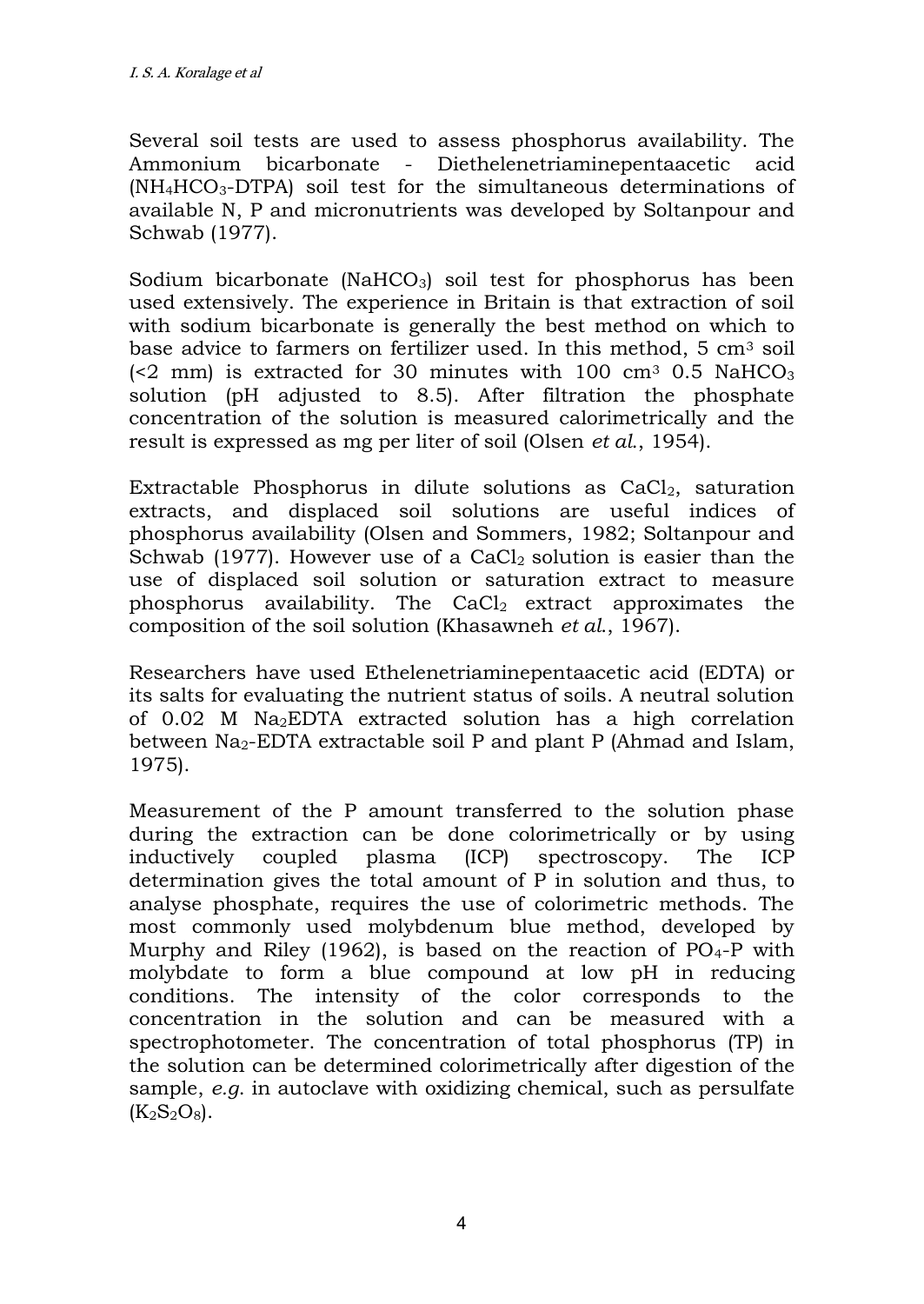In molybdenum blue method, the colored compound is formed with free PO4-P and the resulting concentration is thought to represent the dissolved phosphate. However, problems involved in measuring dissolved phosphate with the molybdenum blue method were acknowledged already in 1968 when Rigler hypothesized that the molybdenum blue methods give values for dissolved PO4-P that are too high because of the hydrolysis of PO taking place in the acidic conditions required for molybdenum blue complex formation. Turner *et al*. (2005), however, concluded that the error caused by acid hydrolysis is likely to be negligible in quantitative analysis and, in fact, reported molybdenum blue method to give too low values for PO4-P in solution because of PO4-P associated with organic molecules may precipitate in acidic conditions during the color formation. Yet another source of error in the analytical procedure for measuring the phosphate with the molybdenum blue method results from the fact that the intensity of the color reflects only the amount of phosphate phosphorus  $(PO<sub>4</sub>-P)$  in the sample leaving the other phosphate compounds, such as poly-pyrophosphates, undetected (Turner *et al*., 2005). This kind of underestimation of phosphate concentration by molybdenum blue method can be demonstrated by using 31P-NMR spectroscopy (Turner *et al*., 2006).

There are several rapid soil testing kits are used all over the world. Most of the field soil kits available based on test strips, visual comparator and photometer kits. These kits are very expensive and the minimum cost will be around 10000 rupees. This will be expensive for Sri Lankan farmers. Therefore, this study intend to develop a simple and rapid soil phosphate testing kit to be provided for the farmers free of charge or at an affordable price. Then the farmers can determine the P concentration in soils in order to decide the P manuring.

# **Materials and Methods**

Soil samples received under the soil testing program of Agricultural Chemistry division at the Horticultural Crops Research and Development Institute, Gannoruwa were used for this study. Seventy five samples were included for the study. Phosphorus content in each sample was determined using the Olsen method to extract the available soil phosphorus (Olsen *et al.,* 1954) and Murphy and Riley method (1962) was used to measure the extracted phosphorus amount. Olsen method was used because the pH of soil samples collected were in the range of 4.4 to 7.1 represents the mild acidic to basic condition. Olsen method was the appropriate and low cost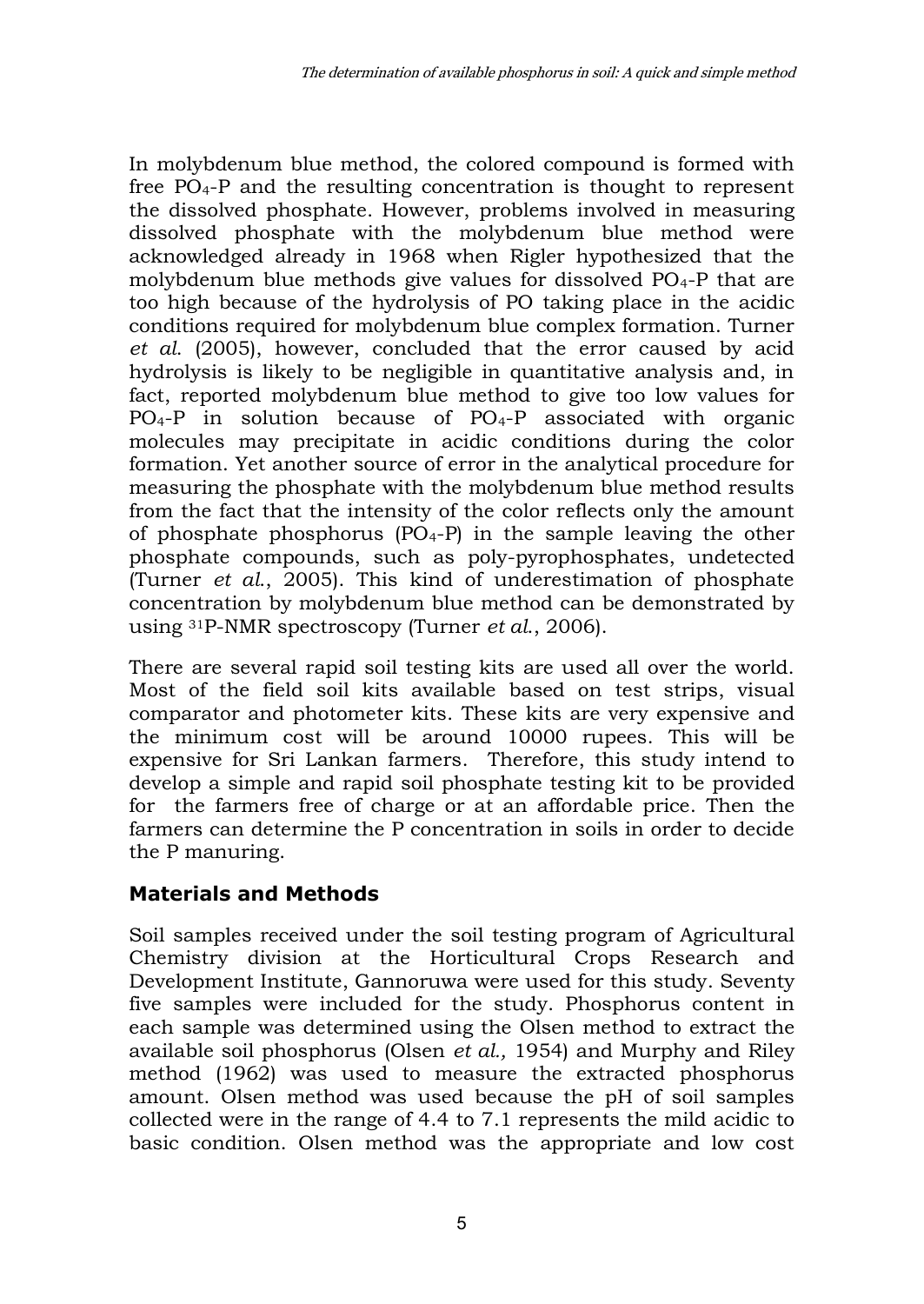method widely accepted over the years for such mild acidic to basic soils.

#### **Development of a New Method for Measure the Soil Phosphorus**

As the available phosphorus testing methods, development of a simple and rapid method to quantify the soil available phosphorus was carried out with two steps; namely 1. Extract the available phosphorus in soil and 2. Measure the extracted phosphate. The selected soil samples were used to do this study.

Available Phosphorous in each sample was extracted using four different extraction methods

### **i. Morgan's method.**

0.72 N Sodium acetate + 0.52 N Acetic acid solution was used as the extractant in this method.

#### **ii. Basify distilled water method.**

Distilled water basified using NaOH and pH adjusted to 8.5 was used as the extractant.

#### **iii. Distilled water only method.**

The extractant was the distilled water (pH 4.8) in this method.

#### **iv. Acetic Acid method.**

2.5% acetic acid solution was used as the extractant.

The same soil sample was used to measure the amount of phosphorus extracted by 4 different extraction methods. For each method, 5.0 g of soil and pinch of P free charcoal were mixed with 50 ml of each extractant in a dry and clean plastic bottle. The solution was shaked manually for 2 minutes and filtered using No. 5 Whatman filter paper. The extracted soil phosphorus was measured by Murphy and Riley (1962) method.

Phosphorus concentrations obtained from each extraction method were compared by correlating with phosphate obtained by the Olsen's method.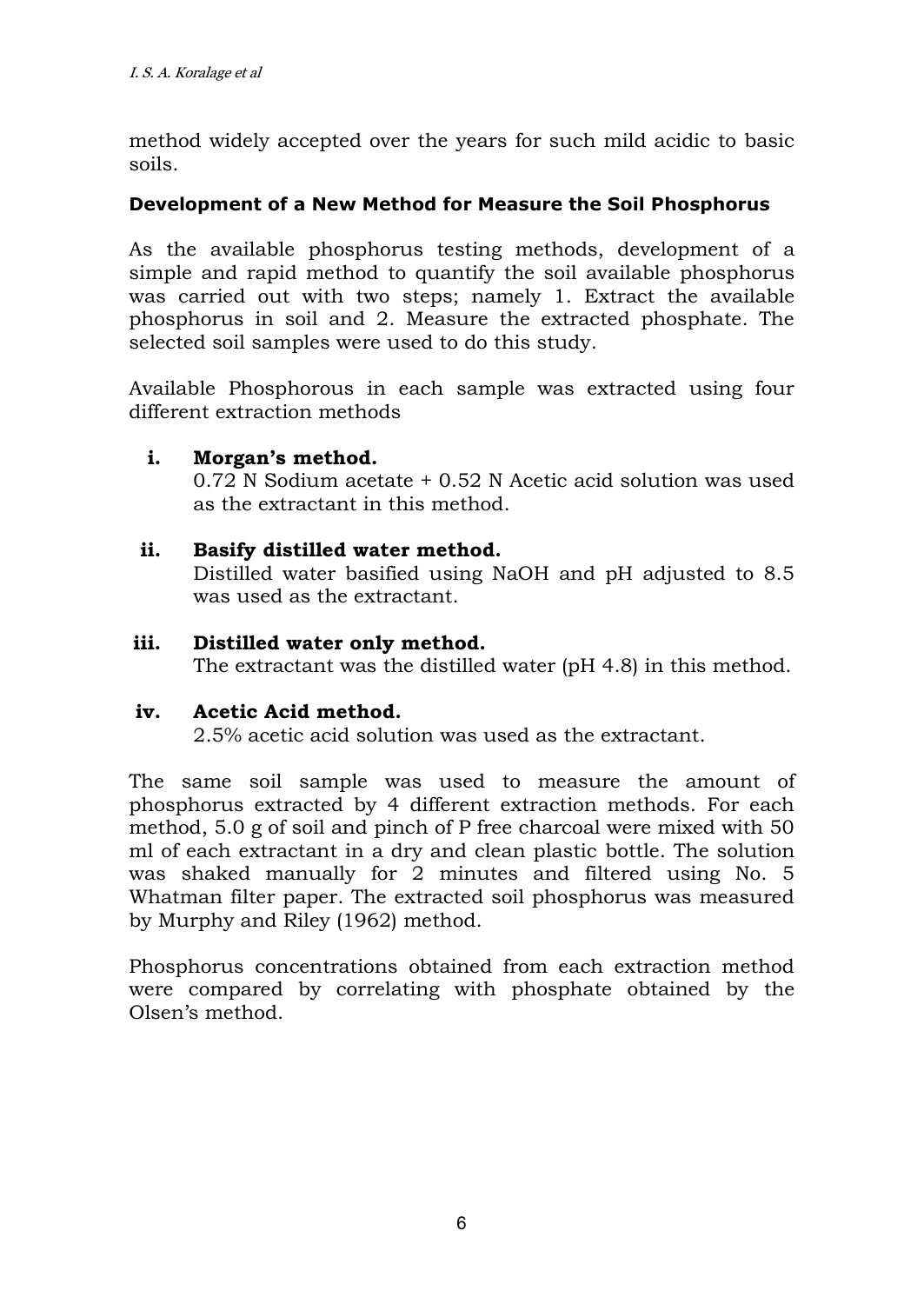# **Further Simplification of the Best Correlating Method**

Acetic acid extraction method was further simplified. The selected 75 soil samples were also used for this method. 5.0 g of soil sample was added in to a clean and dry plastic battle. 50 ml of 2.5% acetic acid solution was also added and extracted for 2 minutes mixed with hand, kept for about 3 hours (Figure 1) until the supernatant was separated. The supernatant was analyzed for phosphorus using "Murphy and Riley colorimetric method" (1962). In this method neither phosphorus free charcoal added nor filter paper was used to filter the solution which reduces the cost further to develop the soil testing kit in this study.

The experience in Britain is that extraction of soil with Olsen's method is generally the best method on which the advice to farmers on fertilizer application was based. Presently the Olsen's extraction method is used to measure the available phosphorus in soil which estimates the relative availability of *ortho*-phosphate (PO4-P) using 0.5 N NaHCO<sub>3</sub> adjusted to pH 8.50 (Olsen *et al.*, 1954). Further the soil samples collected in this study has the pH range of mild acidic to basic (pH  $4.4$ -7.2) and the Oslen method is the best suited method for such soils. Therefore, all the extraction methods were statistically compared by correlating with the Olsen method.







(a) (b)

Figure 1. (a) The mixed soil solution in simplify acetic acid method. (b) The soil solution after 3 hours with the supernatant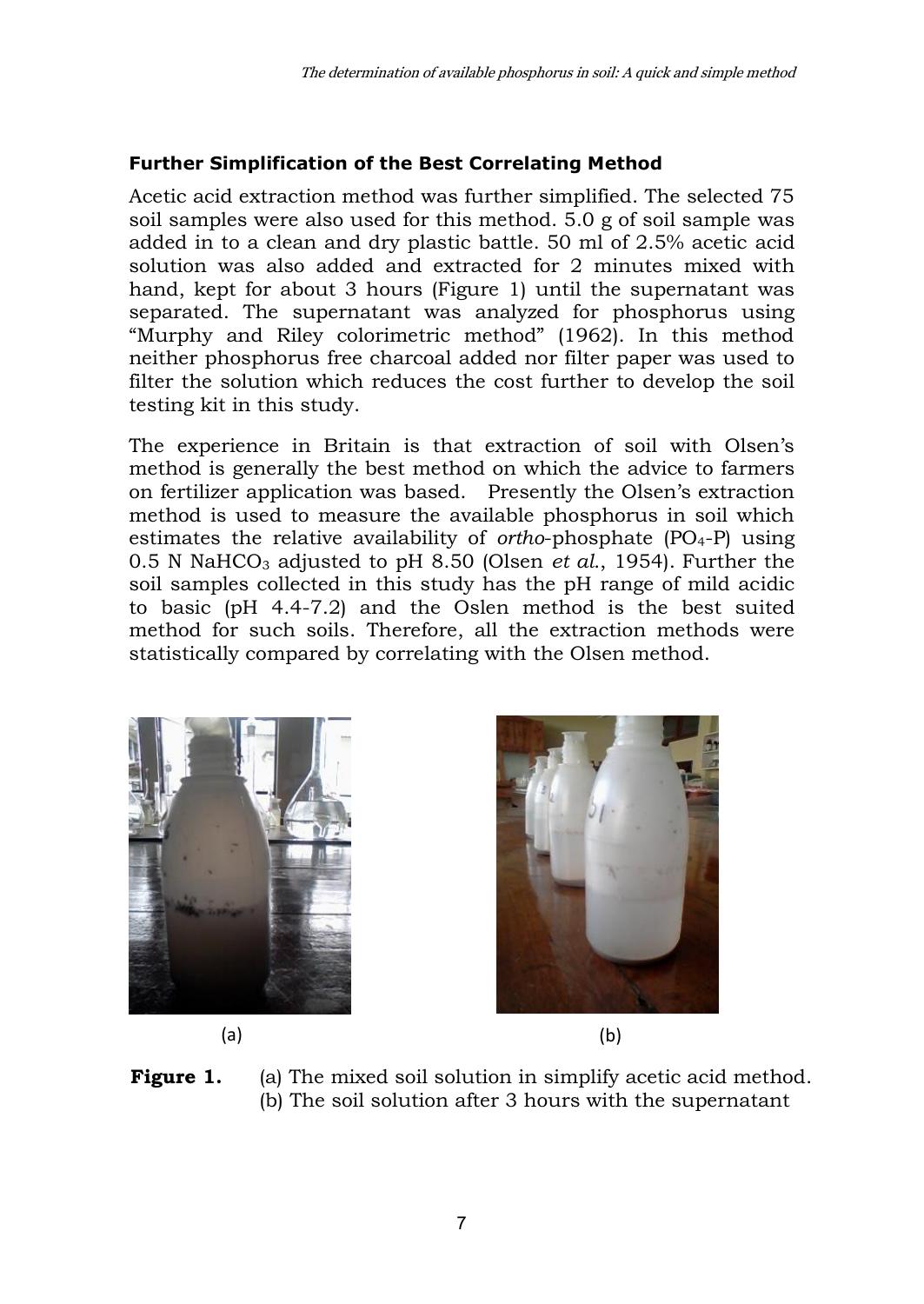# **Results and Discussion**

#### **1. Selection of the Best Phosphorus Extraction method**

Four different extraction methods, Morgan's extraction method, distilled water and basify distilled water extraction methods and acetic acid extraction method were used to extract available phosphorous in selected soil samples. The soil phosphorus contents extracted using the four different extraction methods were measured using the Murphy and Riley colorimetric method and the results were correlated with the Olsen's method. The correlations were taken from the Regression analysis, thereby selected the best extraction method which has highest correlation with Olsen's method.

Figure 2 shows that the corelation of each extraction method; distilled water and basify distilled water methods, Morgan's method and acetic acid method respectively. The linear relationship is expressed as  $r^2$ . The  $r^2$  values of distilled water only method, basify distilled water method; Morgan's method, and acetic acid method were 0.589, 0.653, 0.734 and 0.853 respectively. According to the study, all the  $r^2$  values were in the range between  $0.5 - 1.0$ , hence, all the new methods have ideal correlations with Olsen's method.

Distilled water was used in the study as an extractant as per to its several advantages. Distilled water in common is easily available, relatively inexpensive; shelf life is longer in optimum conditions, ease of handling in simple field level tests. But, r<sup>2</sup> value for distilled water only method with Olsen's method was 0.589 which was the lowest correlation among other 4 extraction methods following to Basify distilled water method. Therefore, this method disqualifies in extracting available phosphorous in soil.

The  $r^2$  value of Morgan's method used in this study was 0.734 and it was closed to the r2 value (0.74) reported by Foy et al. (1997). Foy *et al*., have compared Olsen and Morgan soil phosphorus tests using 199 soil samples using electrical shaker to mix the soil suspensions and in our study soil suspensions were mixed by hand. The  $r^2$ difference between Foy's study and the present study was 0.006. It shows there has no significant difference between hand mixing method and electric shaking for mixing soil suspension. In this study hand mixing method was used for all the modified extraction methods as the particular extraction method should be simple and easy to do at field level.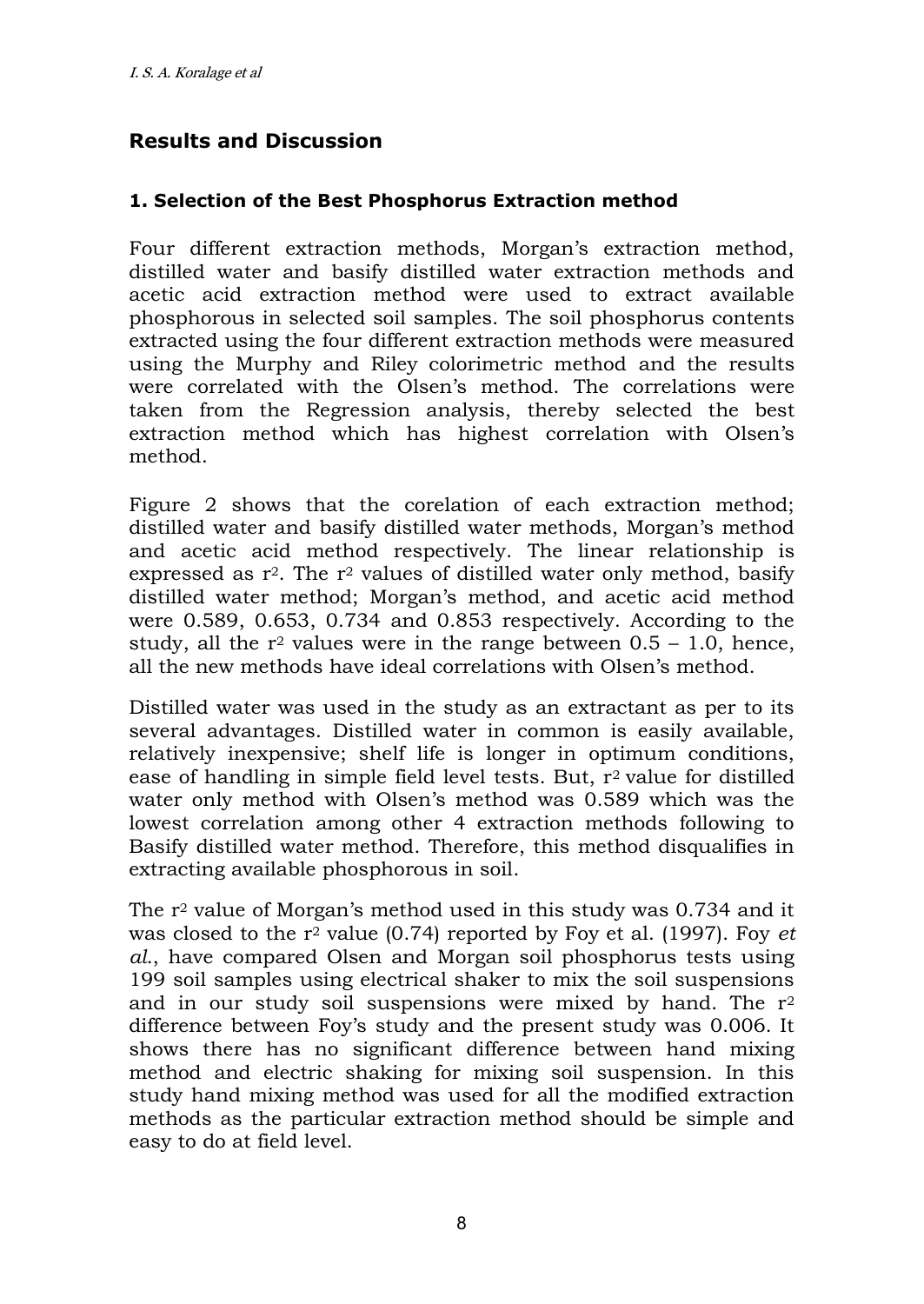

**Figure 2:** (a) Regression analysis of distilled water method and Olsen's method

- (b) Regression analysis of basify distilled water method and Olsen's method
- (c) Regression analysis of Morgan's method and Olsen's method
- (d) Regression analysis of acetic acid method and Olsen's method

Acetic acid method consists only of 2.5% Acetic acid solution and no sodium acetate as in Morgan's method. However the  $r^2$  value of Acetic acid method was 0.853, which was the highest correlation with Olsen's method.

According to the results obtained in the study, correlation order can be expressed as; Acetic acid method > Morgan's method > Basify distilled water method > Distilled water method. Hence, the Acetic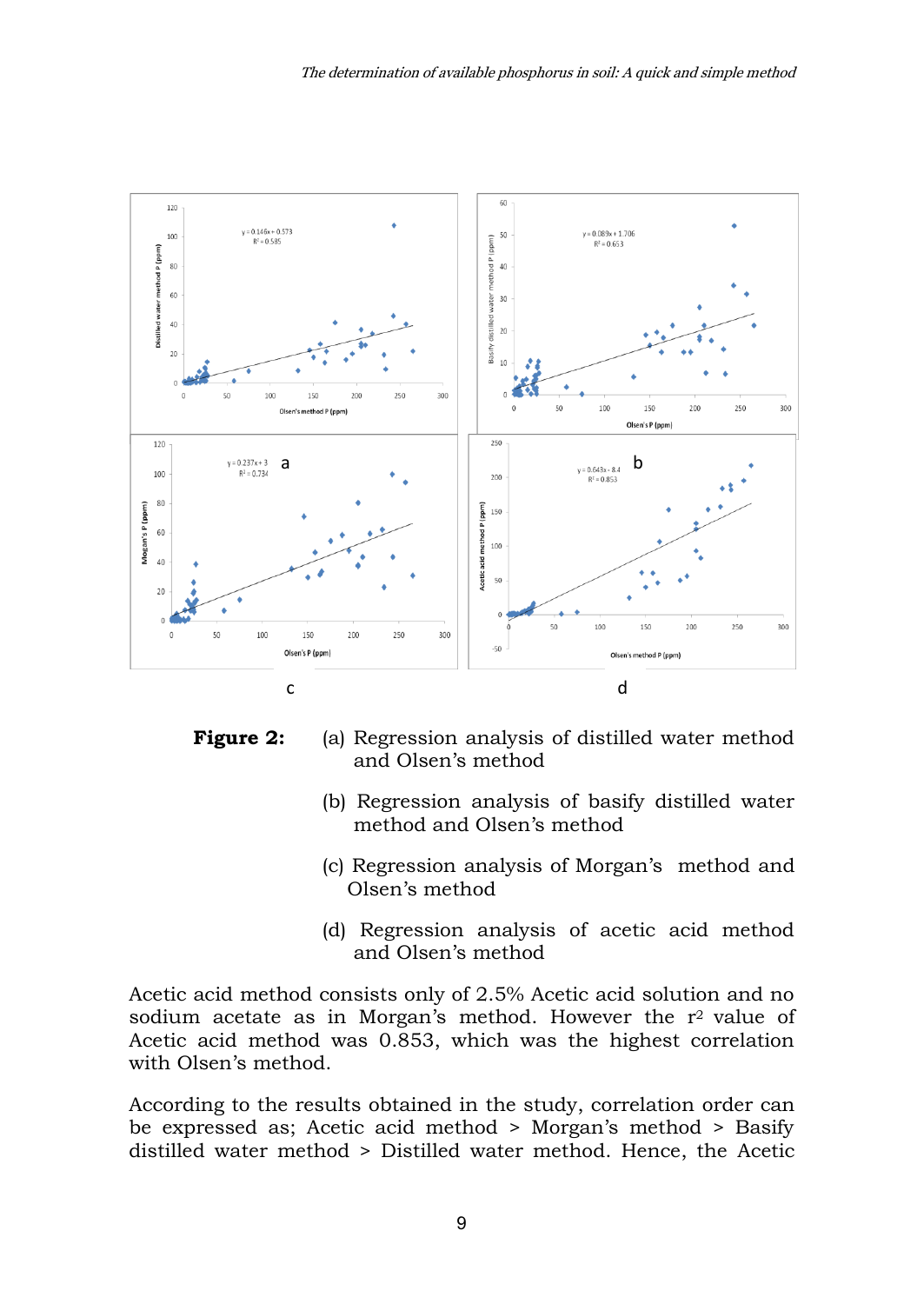acid method was selected as the best extraction method to extract available phosphorous in soils.

### **2. Simplification of the Best Extraction Method**

The Acetic acid method was further simplified to fine tune the results. The supernatant of the soil suspension was used to measure the extracted phosphorus without using the filtrate. It saves the cost of filter papers too in the simplified method. Figure 3 shows the Regression analysis of simplify acetic acid methods with Olsen's method.



### **Figure 3.** Regression analysis of Olsen's method and simplify Acetic Acid method

Regression analysis of figure 3 shows a significant correlation between Olsen's method and simplified acetic acid method  $(R<sup>2</sup>)$ 0.855). Therefore the simplified acetic acid method was selected as the simplest soil phosphorus extraction method which can be applied for phosphorus test in field level.

#### **3. Development of Phosphorus Identification Color Chart**

Murphy and Riley colorimetric method was used to determine the phosphorus amount in extracted solution. Color developing regent was added in to the soil filtrate before measure the phosphorus amount. The molybdate ions in the color developing regent ordinate with phosphorus in the soil extract as the central coordinating atom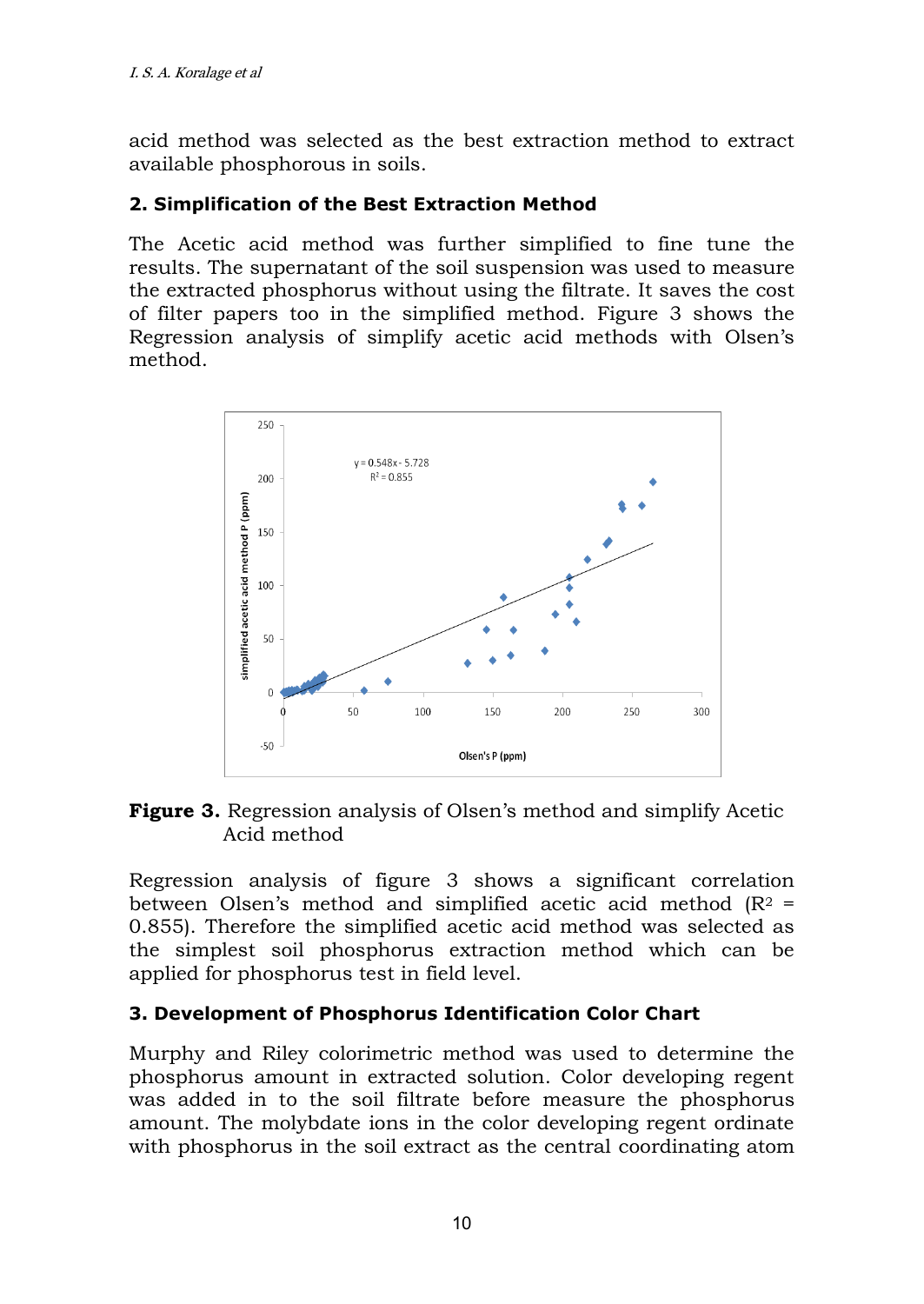forming heteropoly complexes (Murphy and Riley, 1962). This complex was blue in color. The intensity of the blue color was increasing with the phosphorus ions in the extract. Therefore according to the blue color intensity of the repaired phosphorus extract the phosphorus level of it can be determined.

A color chart was prepared for the identification of the phosphorus level in the extraction through the blue color intensity. Simplified acetic acid method phosphorus content of low phosphorus soil, medium phosphorus soil and high phosphorus soil were calculated to make the color chart.

Olsen's phosphorus content of soil is expressed as ppm in table 1

|                       | <b>Available P</b> (ppm) |
|-----------------------|--------------------------|
| <b>Extremely high</b> | >30                      |
| High                  | $22.5 - 30$              |
| Medium                | $15 - 22.5$              |
| Low                   | ~15                      |

**Table 1.** Olsen's phosphorus content of soil

According to the equation of regression graph of Olsen's method and simplified Acetic acid method (Figure 3) simplified acetic acid method phosphorus content of soil was calculated and presented in Table 2.

To get the blue color intensity of 2.5 ppm, 6.6 ppm and 10.7 ppm P solution, sample series was prepared using 5 ppm phosphorus solution, color developing regent and distilled water. The phosphorus contents of prepared samples were measured using the spectrophotometer at the wave length of 880 nm. Samples were selected the which had 2.5 ppm, 6.6 ppm and 10.7 ppm phosphorus (Figure 4) and their blue color intensities were used to prepare color chart. The color chart consists of 3 different intensity of blue color (Figure 5).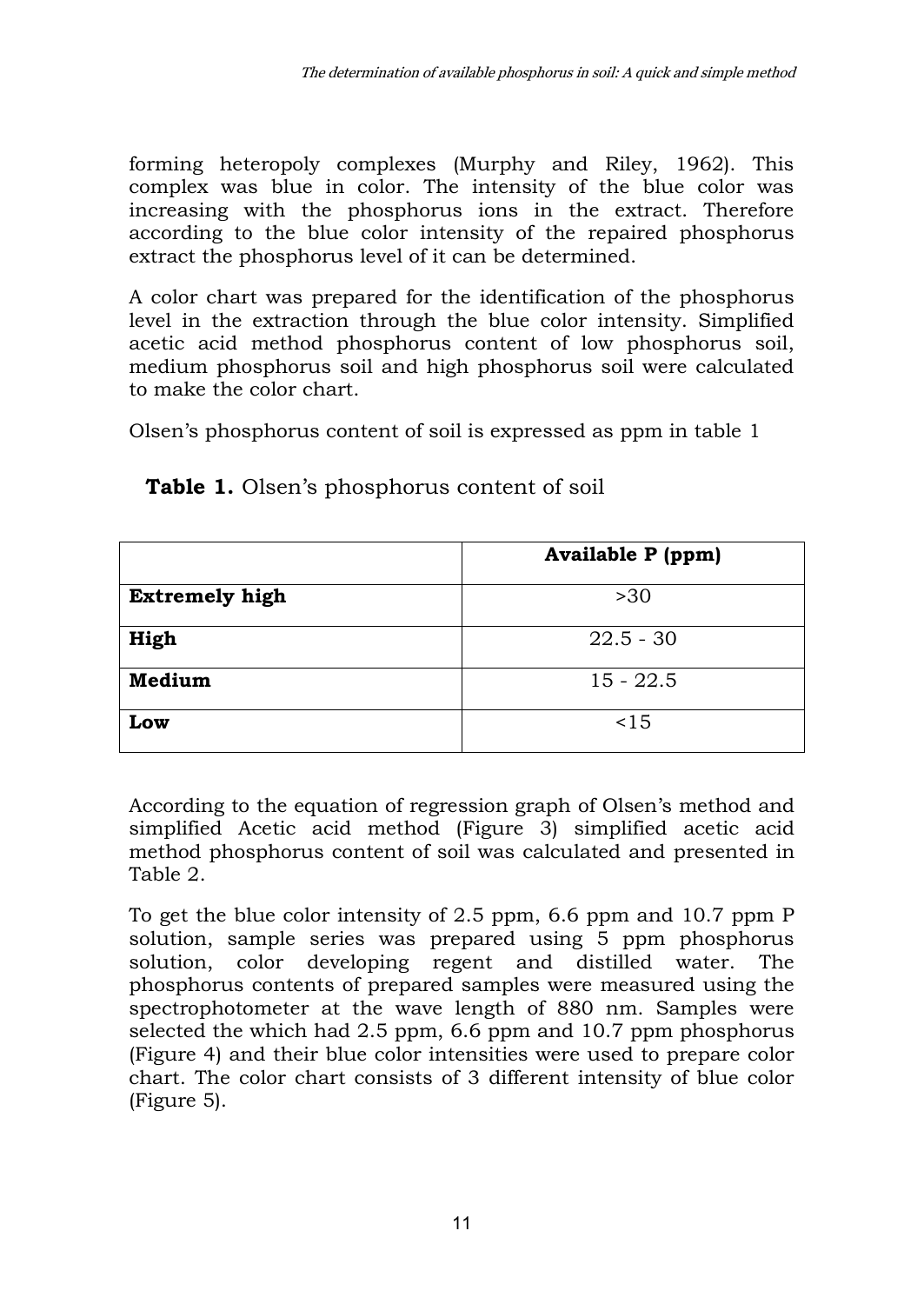|                       | <b>Available P</b> (ppm) |
|-----------------------|--------------------------|
| <b>Extremely high</b> | >10.7                    |
| High                  | $6.6 - 10.7$             |
| Medium                | $2.5 - 6.6$              |
| Low                   | < 2.5                    |

**Table 2.** Simplified acetic acid method phosphorus content of soil



**Figure 4.** 2.5 ppm (a), 6.6 ppm (b) and 10.7 ppm (c) phosphorus samples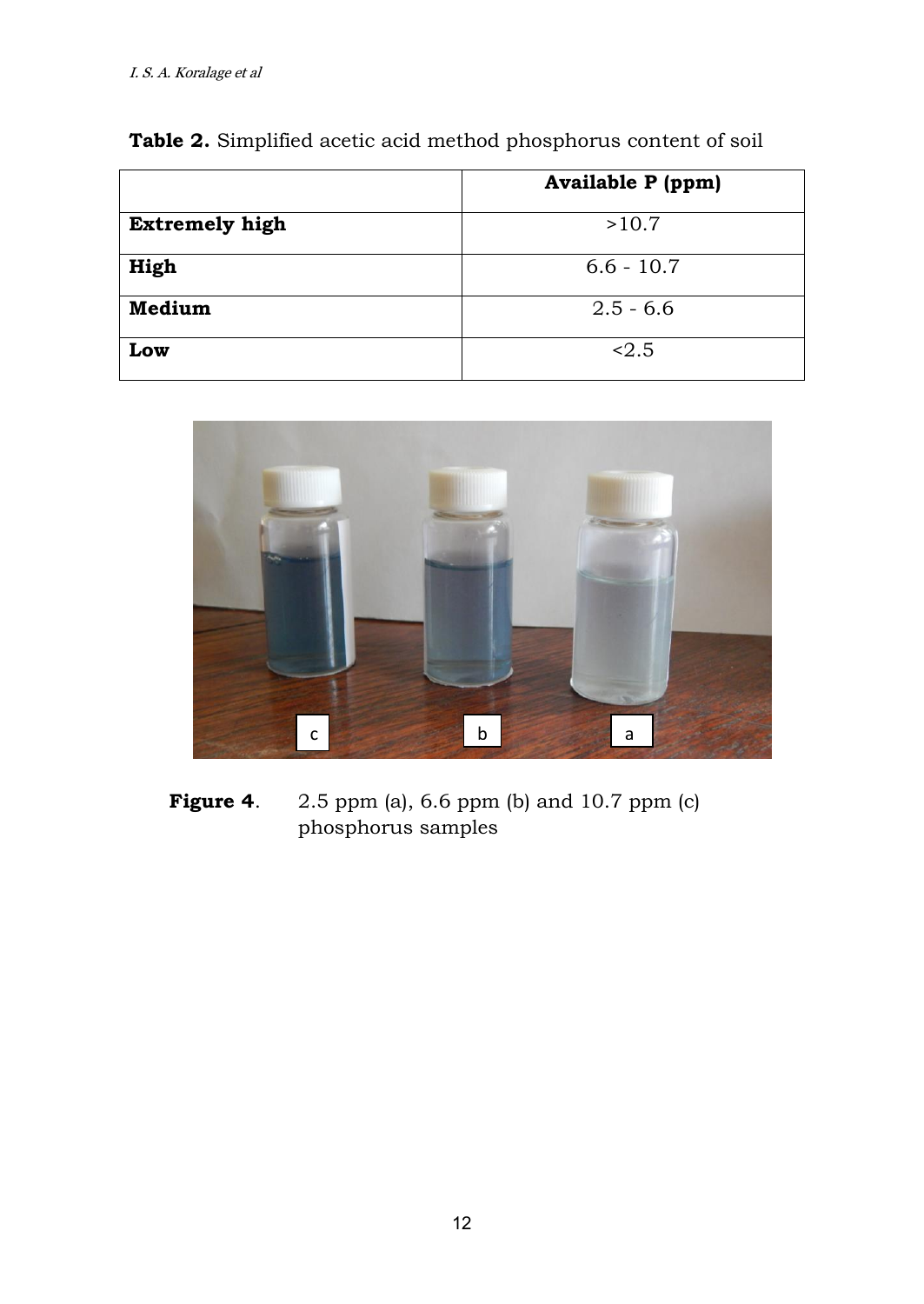

| Colour                        | P content             |
|-------------------------------|-----------------------|
| >(c)                          | Extremely high P soil |
| Between $(b)$ and $(c)$ color | High P soil           |
| Between $(a)$ and $(b)$ color | Medium P soil         |
| $\leq$ (a)                    | Low P soil            |
|                               |                       |

The color chart consists of three different intensity of blue color. A color developed sample's phosphorus level can be determined using this color chart.

## **4. Newly Developed Soil Phosphorus Testing Tool Kit**

This tool kit was developed based on the findings of this study. The new soil available phosphorus test can be applied in the field with this tool kit. The tool kit includes distilled water, 2.5% acetic acid solution, mixed regent, ascorbic acid, a clean glass bottles, the soil P color chart and also the note of the procedure of new phosphorus testing method. Figure 6 shows a model of a simple tool kit developed in this study. This tool kit is very easy to transport and handle and not cost more than Rs 200. However, these kits could be given to farmers free of charge or at an affordable price. The soils P can be measured according to the procedure introduced by this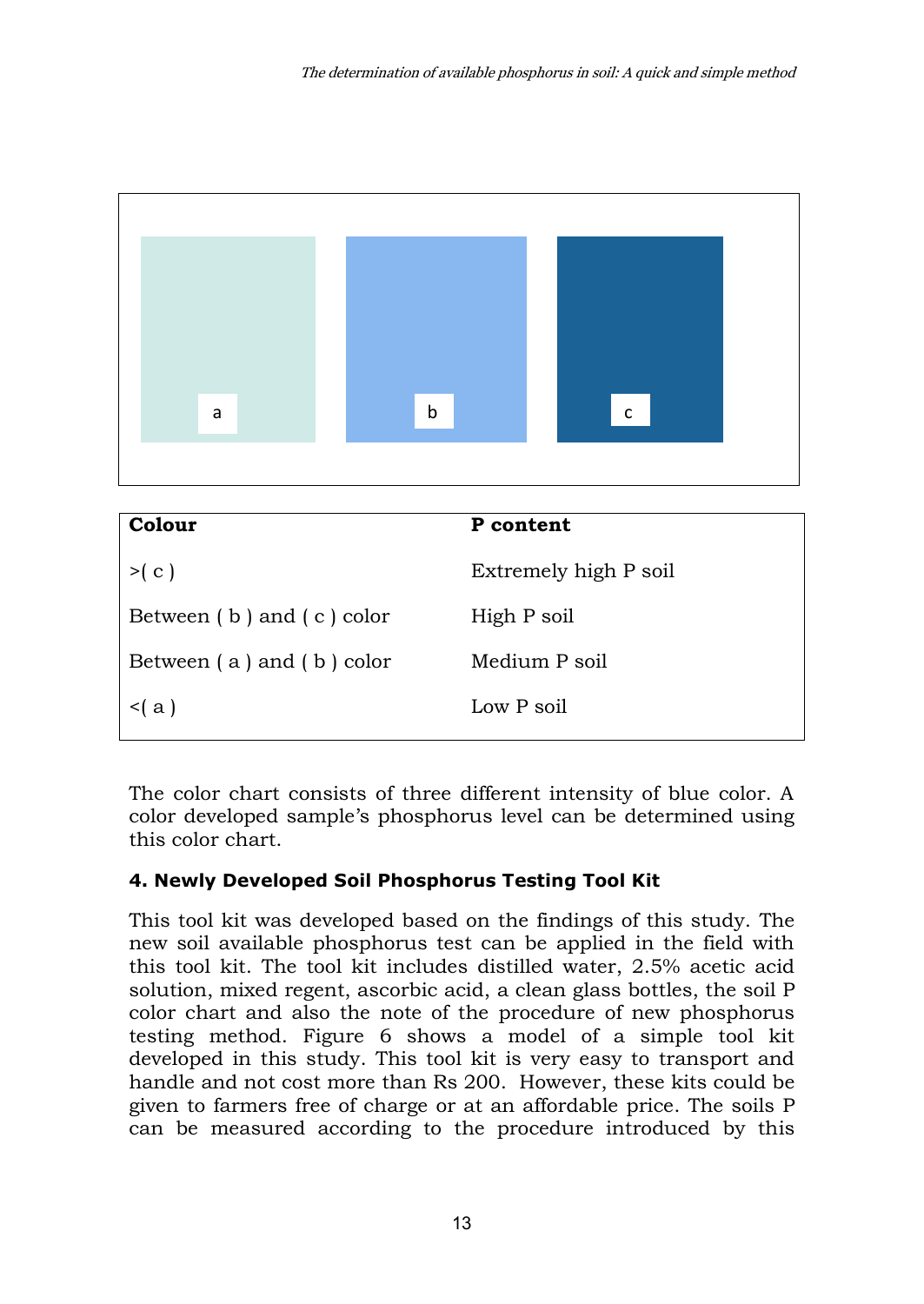study by using this tool kit by the farmers themselves and decide the phosphate fertilizer application.



## **Figure 6.** Newly developed soil available P testing tool kit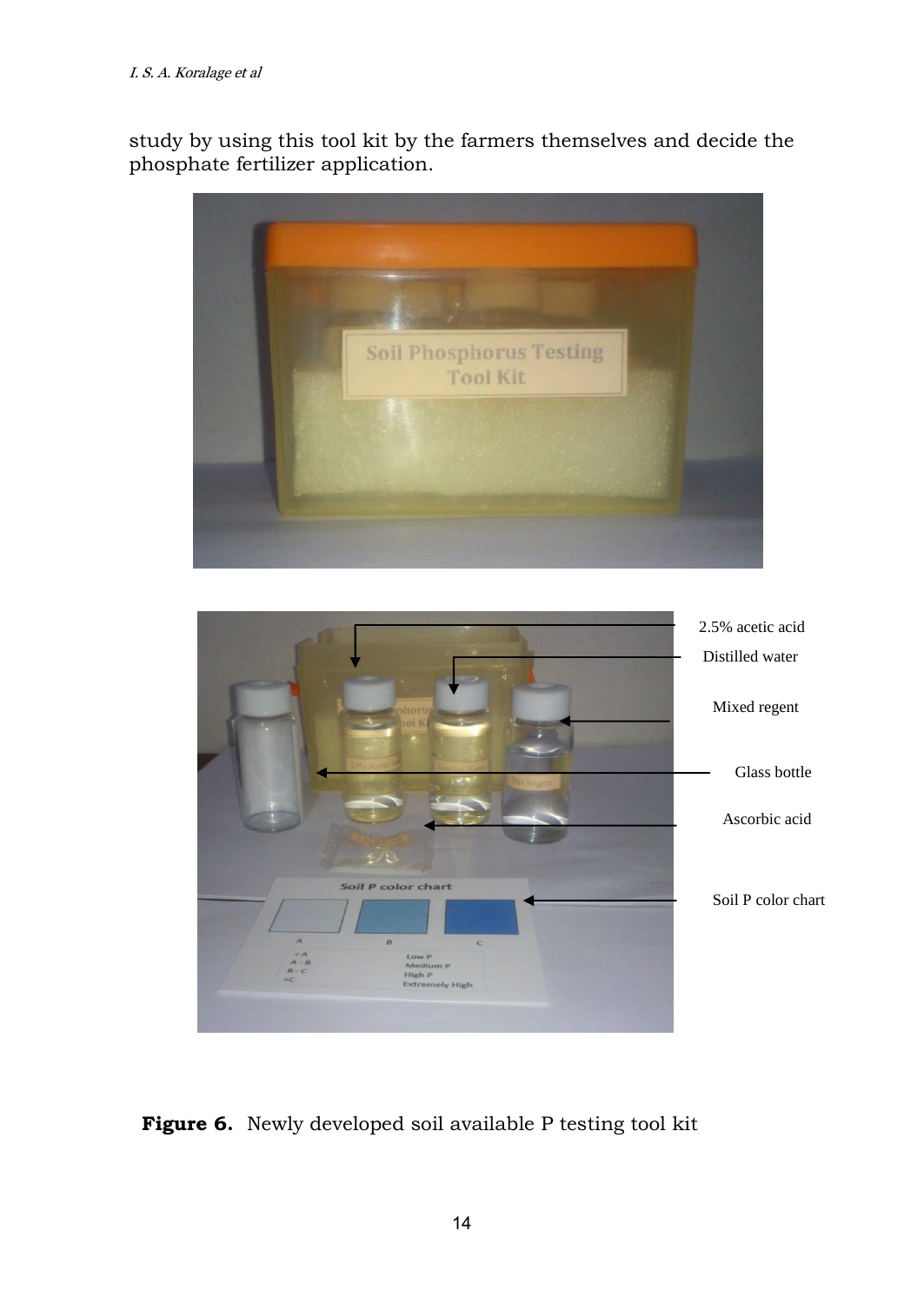\*\*color developing regent cannot be stored long period of time. Mix reagent and ascorbic acid can be stored separately and can be prepared the color developing regent by mix those together few minutes before using.

## **The Procedure of New Phosphorus Testing Method**

- 1. Take a soil sample as the recommended procedure
- 2. Remove the large soil particles and foreign materials from the sample.
- 3. Take 5 g of soil and put it in to a clean and dry plastic bottle.
- 4. Add 50 ml of 2.5% acetic acid solution in to the bottle.
- 5. Mix the solution two minutes manually.
- 6. Keep the solution for about three hours until the supernatant separates.
- 7. Put 5 ml of supernatant in to a transparent glass bottle.
- 8. Add 5 ml of color developing regent<sup>\*\*</sup> in to it.
- 9. Add 5 ml of distilled water.
- 10. Mix the solution well and keep it for about 15 for minutes to develop the blue color.
- 11. Measure the blue color intensity using the color chart. Thereby identify the phosphorus level in the soil.

To get the accurate level of phosphorus, soil sample should consist of fine particles and it should be dry. Wet soils samples can be used to test for phosphorus after allow it to dry.

# **Conclusion**

The simplify acetic acid method which has the best significant correlation with the Olsen's method can be introduced for the determination of available phosphorus. The method developed in this study by reducing the tools and equipments, reducing the extraction time, introducing manual shaking for 2 minutes which is suitable for extract soil phosphorus in the field level test. Not specific equipments need to apply this method. The soil testing kit developed in this study use the commonly available low cost materials which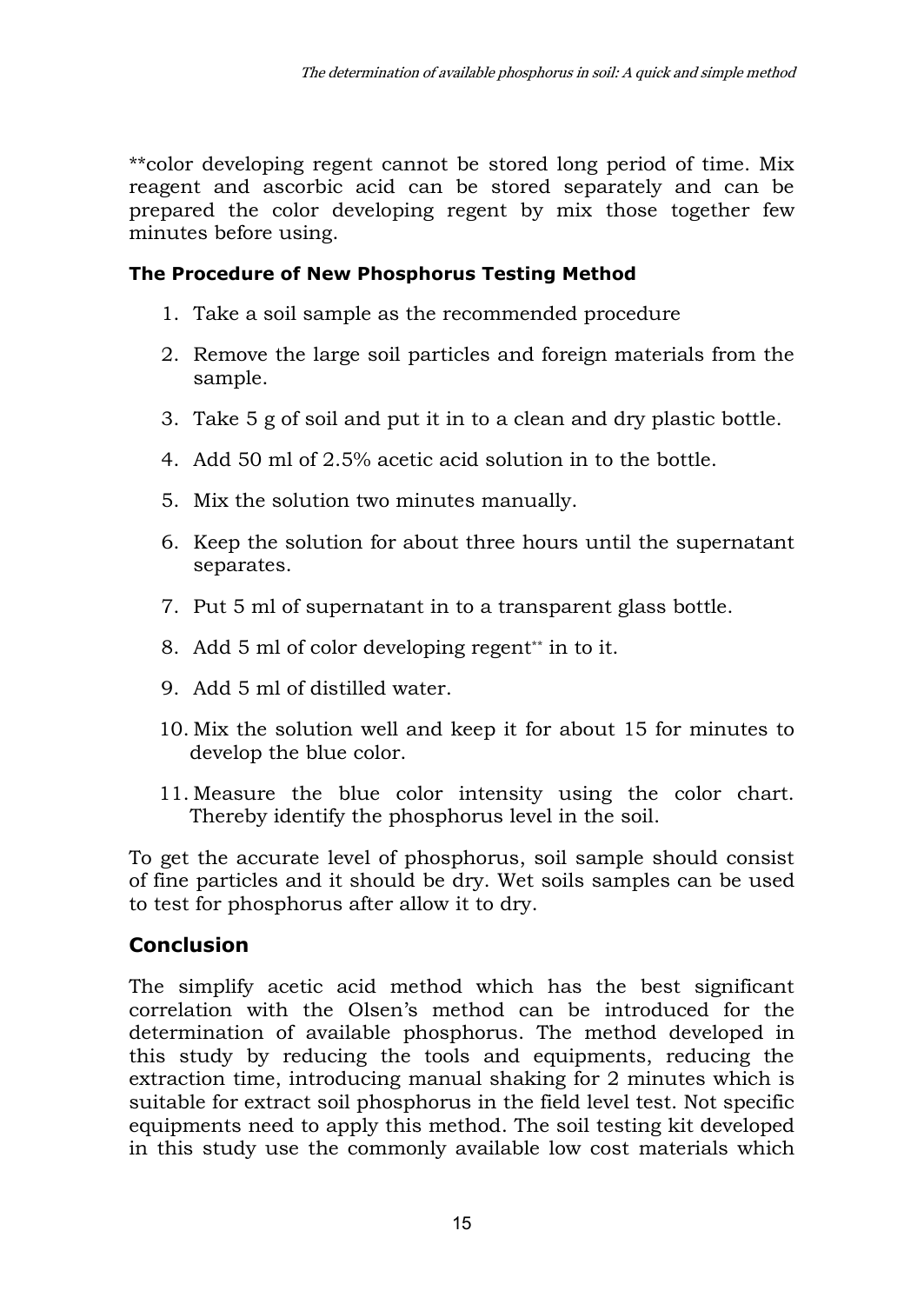can be given for farmers as a tool kit free of charge. The total cost for this developed tool kit is less than Rs 200.

Extraction phosphorus measuring method is very easy. The introduced phosphorus color chart can be handled easily to measure the extracted phosphorus level, after developing the blue color of extracted solution. Therefore even farmers can use this test tool kit to measure the available soil phosphorus in the lands before the cultivation and decide the phosphorous fertilizer application appropriately. This finding will help the farmers to test the available soil phosphorus content without any additional cost accurately and reduce the cost of fertilizer application. Consequently it will reduce soil and groundwater pollution due to over use of phosphorus fertilizer application which is a national need.

## **References**

- Ahmed, B., & Islam, A. (1975). The use of sodium EDTA as an extraction for determination available phosphorus in soil. Geoderma 14:261-265.
- Allaway, W. H. (1971). Feed and food quality in relation to fertilizer use (2nd Edition). In: Fertilizer Technology and Use. R.A. Olson (Editor), 533-566. Soil Science Society of America, Madison.
- Bray, R. H. (1948). Correlation of soil tests with crop response to fertilizers and with fertilizer requirement. In H.B. Kitchen (ed.) Diagnostic techniques for soils and crops. Am. Potash Inst., Washington, D. C. p. 53-86.
- Foy, R. H., Tunney, H., Carroll M. J., Byrne E., Gately T., Bailey J. S., & Lennox, S. D. (1997). A comparison of Olsen and Morgan soil phosphorus test results from the cross-border region of Ireland. Irish Journal of Agricultural and Food Research 36: 185-183.
- Khasawneh, F. E. & Adams, F. (1967). Effect on dilution on calcium and potassium contents of soil solutions. Soil sci. soc. Am. Proc. 31:172-176.
- Murphy, J. & Riley. J. R. (1962). A modified single solution method for the determination of phosphorus in natural waters. An. Chem. Acta. 27:31-36.